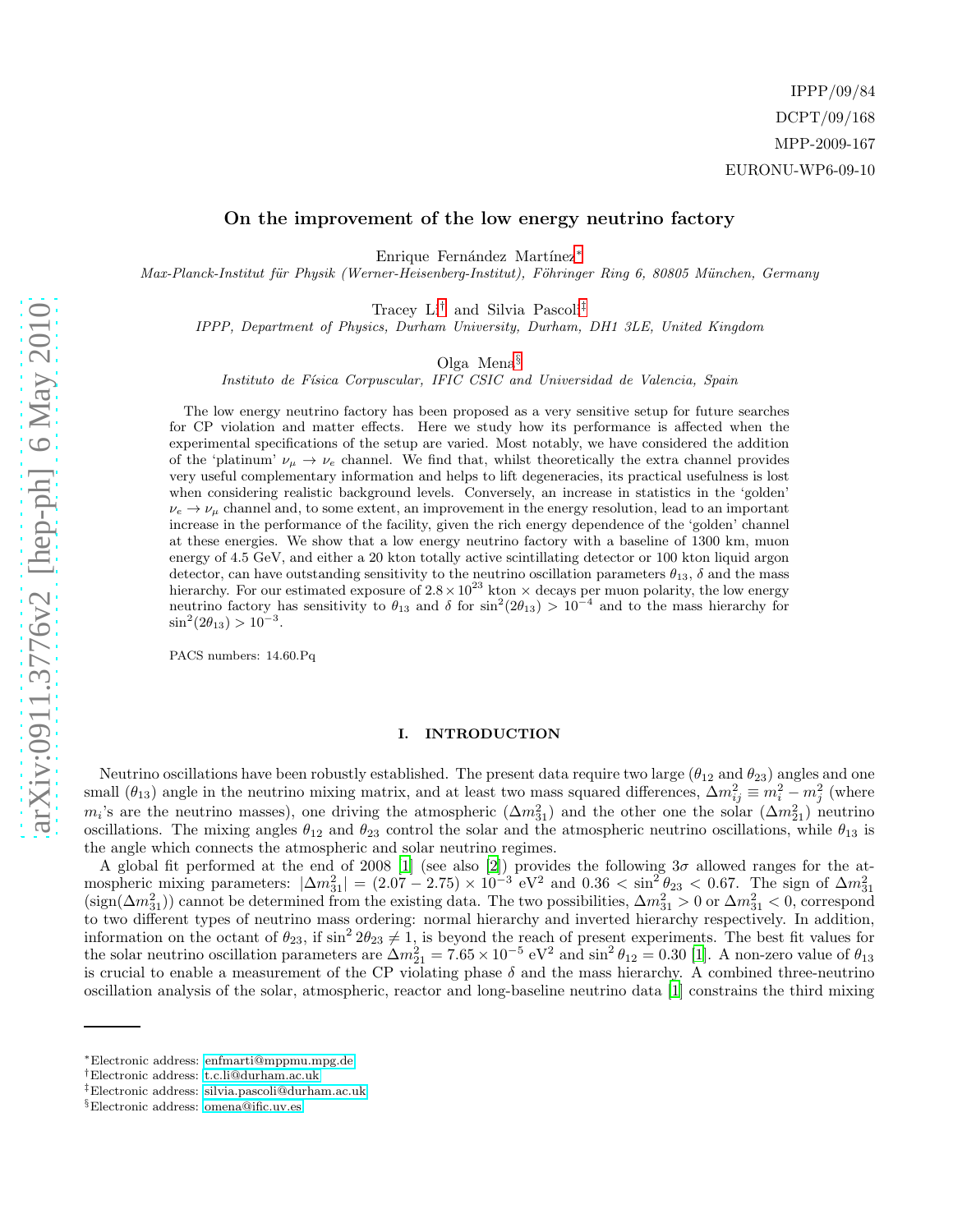angle to be  $\sin^2 \theta_{13} \leq 0.056$  at the  $3\sigma$  confidence level, with a best fit value of 0.01. Different analyses undertaken in 2008 using the available solar data from the third phase of the Sudbury Neutrino Observatory (SNO-III) and recent data from KamLAND favour a non-zero value of  $\sin^2 \theta_{13}$  at  $\sim 1\sigma$ . Similarly, Super-Kamiokande data on atmospheric neutrinos [\[3\]](#page-11-2) leads to a  $\sim 2\sigma$  preference for sin<sup>2</sup>  $\theta_{13} > 0$ . This second claim is, however, controversial [\[4\]](#page-11-3). 2009 data from the MINOS experiment, studying the appearance channel  $\nu_\mu \to \nu_e$ , also favours a non-zero value of  $\theta_{13}$ but with an even larger best fit, even more in conflict with the stringent upper bound that comes mainly from the CHOOZ reactor experiment of  $\sin^2 \theta_{13} \leq 0.056$ . A preliminary combination of all the data provides a  $1\sigma$  range of  $\sin^2 \theta_{13} = 0.02 \pm 0.01$  [\[5](#page-11-4)]. This hint for non-zero  $\theta_{13}$  and the resulting tension among the different datasets will be probed by the forthcoming generation of accelerator [\[6](#page-11-5), [7\]](#page-11-6) and reactor [\[8](#page-11-7)[–10](#page-11-8)] experiments. If the hint for large  $\theta_{13}$ is confirmed, the exciting possibility to search for leptonic CP violation, encoded in the phase  $\delta$ , and the ordering of neutrino masses [\[11\]](#page-11-9), will be open. However, these experiments lack the required sensitivity and a new generation of neutrino oscillation experiments is therefore needed for this task, and to explore even smaller values of  $\theta_{13}$  if the present hint is not confirmed.

Future long-baseline experiments will require powerful machines and extremely pure neutrino beams. Among these, neutrino factories [\[12\]](#page-11-10), in which a neutrino beam is generated from muons decaying within the straight sections of a storage ring, have been shown to be sensitive tools for studying neutrino oscillation physics [\[12](#page-11-10)[–27\]](#page-11-11). The neutrino factory exploits the golden signature of the wrong-sign muon [\[12,](#page-11-10) [13\]](#page-11-12) events, i.e. muons with opposite sign to the muons stored in the neutrino factory. Wrong-sign muons  $(\mu^-)$  result from  $\nu_e \to \nu_\mu$  oscillations (if  $\mu^+$  are stored), and can be used to measure the mixing angle  $\theta_{13}$ , determine the neutrino mass hierarchy, and search for CP violation in the neutrino sector. In addition to the *wrong-sign* muon signal, there will also be *right-sign* muon events. These events come from the disappearance muon neutrino channel,  $\bar{\nu}_{\mu} \to \bar{\nu}_{\mu}$  ( $\nu_{\mu} \to \nu_{\mu}$ ), if positive (negative) muons are stored. The discrimination of the *wrong* and *right* sign muons requires the identification of charged current (CC) muon neutrino interactions, and the measurement of the sign of the produced muon. If the interacting neutrinos have energies of more than a few GeV, standard neutrino detector technology, based on large magnetised sampling calorimeters, can be used to measure wrong-sign muons with high efficiency and very low backgrounds. This has been shown to work for neutrino factories with energies of about 20 GeV or greater [\[16,](#page-11-13) [18,](#page-11-14) [28](#page-11-15)].

Lower energy neutrino factories [\[24,](#page-11-16) [27\]](#page-11-11), which store muons with energies  $< 10 \text{ GeV}$ , exploit a fully active calorimeter within a magnet, a detector technology which ensures the detection of lower energy muons. The possibility of a low energy neutrino factory with non-magnetic detectors has also been explored in [\[29\]](#page-11-17), although we have not considered it here. A neutrino factory with muon energies of about 4 GeV has been shown to enable very precise measurements of the neutrino mixing parameters [\[24,](#page-11-16) [27\]](#page-11-11). Electron charge identification also becomes possible in a low energy neutrino factory equipped with a magnetised totally active scintillating detector (TASD) [\[28\]](#page-11-15). Therefore, in addition to the wrong and right-sign *muons*, there will also be wrong and right-sign *electrons* from the appearance channel (the platinum channel),  $\bar{\nu}_{\mu} \to \bar{\nu}_{e}$ , and the disappearance channel,  $\nu_{e} \to \nu_{e}$ , for positive muons stored in the decay ring <sup>1</sup>. These platinum channels, which are the T-conjugates of the golden channels, could provide a possible way of resolving the problem of degenerate solutions [\[30](#page-11-18)[–33\]](#page-11-19). It is well known that even a very precise measurement of the appearance probability for neutrinos and antineutrinos at a fixed  $L/E$  allows for different solutions of  $(\theta_{13}, sign(\Delta m_{31}^2), \delta)$ , severely weakening the sensitivity to these parameters. Many strategies have been advocated to resolve this issue which in general involve another detector [\[34](#page-11-20)[–39\]](#page-11-21), the combination with another experiment [\[22](#page-11-22), [23,](#page-11-23) [40](#page-11-24)[–49\]](#page-11-25) and/or the addition of new channels [\[19,](#page-11-26) [50\]](#page-11-27).

We will consider the impact of the addition of the platinum channels in both a low statistics and high statistics scenario. We will show that if the platinum channel is accessible with negligible backgrounds (by which we mean a charge misidentification rate of  $< 10^{-2}$ , and that fewer than  $10^{-2}$  of all neutral current events are wrongly counted as signal events - see Section [II B](#page-4-0) for more details), in the case of low statistics, its addition would greatly increase the potential of the low energy neutrino factory. However for the high statistics scenario, the platinum channel has much less of an effect - higher statistics combined with complementary information from the different energies of a broad beam alone are sufficient to resolve degeneracies and maximise the performance of the setup. Unfortunately, once realistic backgrounds from misidentified pions and the challenging electron charge identification are taken into account, the addition of the platinum channel does not provide any significant improvement.

The structure of the paper is as follows: in Section [II](#page-2-0) we discuss in detail the physics reach of the proposed setup, which exploits the wrong and right sign muon and electron signals. Based on the reasons described in Section [II,](#page-2-0) the decaying muon statistics assumed here is higher than in previous studies. The assumptions for the detection efficiencies and energy resolution of the detector have also been modestly improved, based on the simulated performance of

<sup>&</sup>lt;sup>1</sup> Distinguishing the electron signature from the neutral current events will represent a very difficult task for the magnetised calorimeter technology.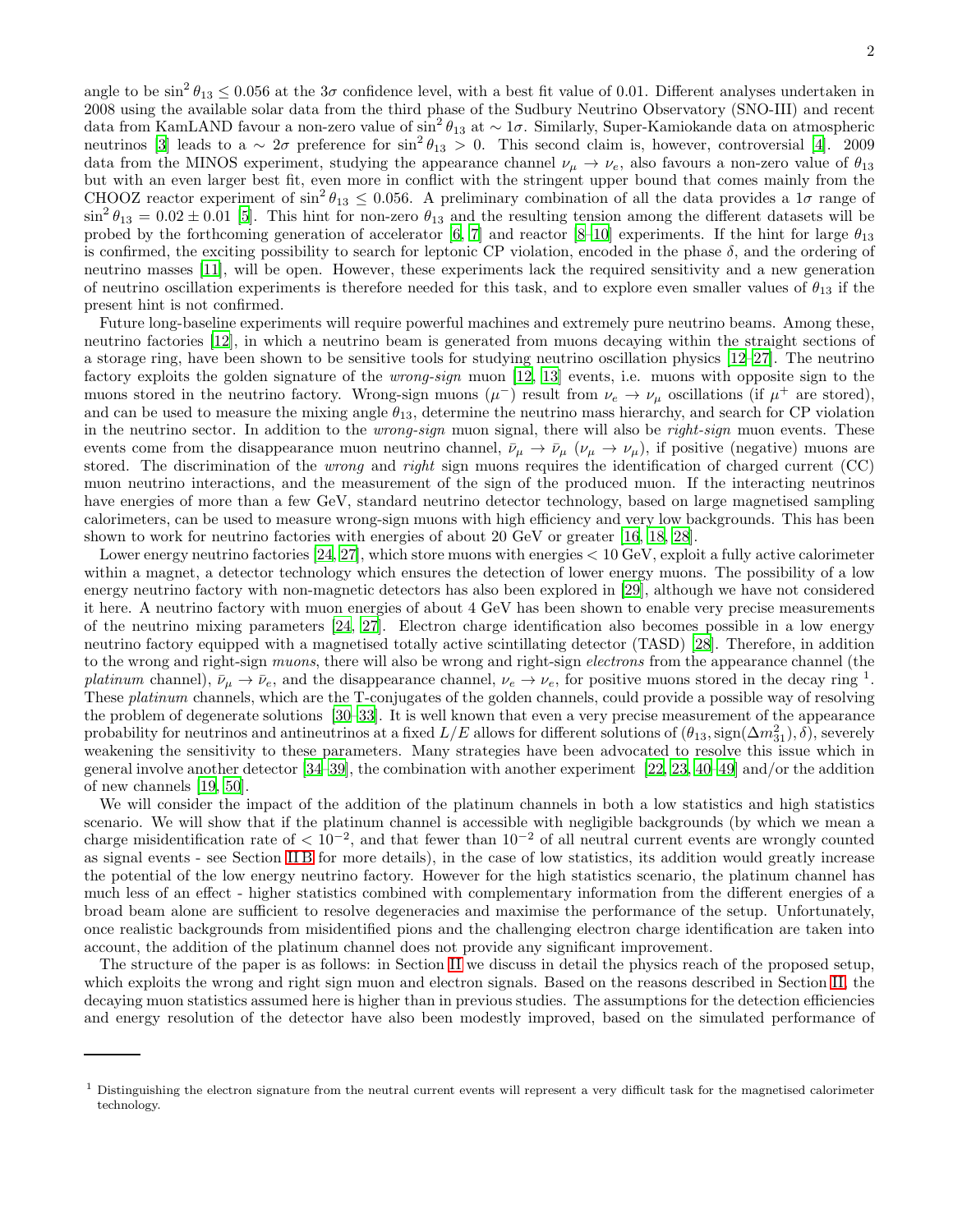the NO $\nu$ A TASD detector [\[7\]](#page-11-6). These assumptions provide a more competitive setup with respect to our previous studies [\[24,](#page-11-16) [27\]](#page-11-11). We perform detailed numerical simulations and discuss the sensitivity of the low energy neutrino factory to the mixing angle  $\theta_{13}$ , to the CP violating phase  $\delta$ , to the neutrino mass hierarchy, to the octant of the atmospheric mixing angle  $\theta_{23}$  and to deviations from maximal atmospheric mixing as a function of the energy resolution of the detector and the number of muon decays per year (with and without the addition of the platinum channels). In Section [III](#page-8-0) we introduce our preliminary studies of a magnetised 100 kton liquid argon (LAr) detector, comparing its performance to that of the TASD and other near term and future long-baseline neutrino facilities. Finally, in Section [IV,](#page-9-0) we draw our conclusions.

## <span id="page-2-0"></span>II. PHYSICS REACH: OPTIMISATION OF THE EXPERIMENTAL SETUP

In this section we present the results from numerical simulations of the low energy neutrino factory. We have used the GLoBES software package [\[51\]](#page-11-28) to simulate several experimental configurations which will be described in the following subsections. These have led us to an optimised setup, which we use unless otherwise specified, defined by the following: the baseline is 1300 km, corresponding to the Fermilab to DUSEL distance. For the beam we consider a muon energy of 4.5 GeV with  $1.4 \times 10^{21}$  useful muon decays per year per polarity, running for ten years. This flux is larger than the  $2.5 \times 10^{20}$  useful muon decays per year per polarity usually considered for the International Design Study (IDS) neutrino factory [\[28\]](#page-11-15) for three reasons. Firstly, the IDS neutrino factory distributes the beam to two baselines whilst only one baseline is required for the low energy neutrino factory - therefore a factor of two is gained. Moreover,  $1 \times 10^7$  operational seconds per year were assumed in [\[28\]](#page-11-15) whilst we consider that  $2 \times 10^7$  operational seconds per year should be achievable. However, in order to perform an equal comparison with other facilities,  $1 \times 10^7$ seconds per year were assumed in the comparison plots of Section [III.](#page-8-0) Finally, the extra factor of 1.4 arises from a re-optimisation of the accelerator complex for the lower muon energy required with respect to the IDS design [\[52\]](#page-12-0).

For the detector we assume a totally active scintillating detector (TASD) with a fiducial mass of 20 kton, energy threshold of 0.5 GeV, energy resolution of 10% with 19 variable-width bins, efficiency for  $\mu^{\pm}$  detection of 73% below 1 GeV and 94% above, and a background level of  $10^{-3}$  on the  $\nu_e \to \nu_\mu$  ( $\bar{\nu}_e \to \bar{\nu}_\mu$ ) and  $\nu_\mu \to \nu_\mu$  ( $\bar{\nu}_\mu \to \bar{\nu}_\mu$ ) channels. We assume that the background to each channel arises predominantly from charge misidentification and neutral current events, modeling the background to each channel as a constant fraction of the rates of the wrong-sign and neutral current channels. For systematics, we use 2% on both the signal and background, assuming the errors to be uncorrelated.

For the platinum  $(\nu_{\mu} \to \nu_{e}$  and  $\bar{\nu}_{\mu} \to \bar{\nu}_{e})$  channels, identifying the charges of the electrons at the energies involved will be very challenging. In addition, the pion background is very difficult to separate from the electron samples as compared to the muon samples. Preliminary estimations [\[53](#page-12-1)] suggest that the efficiency for  $e^{\pm}$  detection could be 37% below 1 GeV and 47% above, and that the backgrounds (we make similar assumptions for the background sources as for the muon channels) could be reduced to a level of  $10^{-2}$ . Although it is uncertain as to whether this detector performance can actually be achieved - further simulations are required - we will regard these numbers as an optimistic estimate for the electron detection capabilities of a TASD.

We assume the same oscillation parameters as in [\[54\]](#page-12-2):  $\sin^2 \theta_{12} = 0.3$ ,  $\theta_{23} = \pi/4$ ,  $\Delta m_{21}^2 = 8.0 \times 10^{-5}$  eV<sup>2</sup>, and  $|\Delta m_{31}^2| = 2.5 \times 10^{-3}$  eV<sup>2</sup> with a 10% uncertainty on the atmospheric parameters, 4% uncertainty on the solar parameters, and 2% uncertainty on the matter density. In all our simulations we have used the exact oscillation probabilities, taking into account matter effects, and have marginalised over all parameters.

The most significant alteration relative to the previous setup [\[24,](#page-11-16) [27\]](#page-11-11) consists of the addition of the  $\nu_{\mu} \to \nu_{e}$  and  $\bar{\nu}_{\mu} \rightarrow \bar{\nu}_{e}$  channels. These platinum channels are the T-conjugates of the golden channels  $(\nu_{e} \rightarrow \nu_{\mu}, \bar{\nu}_{e} \rightarrow \bar{\nu}_{\mu})$ , and we will investigate the power of this combination to reduce the degeneracies in the  $\theta_{13}$ ,  $\delta$  and sign( $\Delta m_{31}^2$ ) parameter space. It has been shown that typically, the elimination of these degenerate solutions may require additional information from a second baseline and detector [\[19,](#page-11-26) [34](#page-11-20)[–39\]](#page-11-21), or from a complementary experiment [\[22,](#page-11-22) [23,](#page-11-23) [40](#page-11-24)[–49\]](#page-11-25).

We try instead to exploit the ability of the TASD to detect and identify the charge of  $e^-$  and  $e^+$ , which gives access to the platinum channel. The probability for this channel, to leading order in the small quantities  $\theta_{13}$ ,  $\alpha = \Delta m_{21}^2/\Delta m_{31}^2$ and  $EA/\Delta m_{31}^2$  (where  $A = \sqrt{2}G_{\rm F}n_e$  is the matter potential and  $n_e$  is the electron number density), is identical to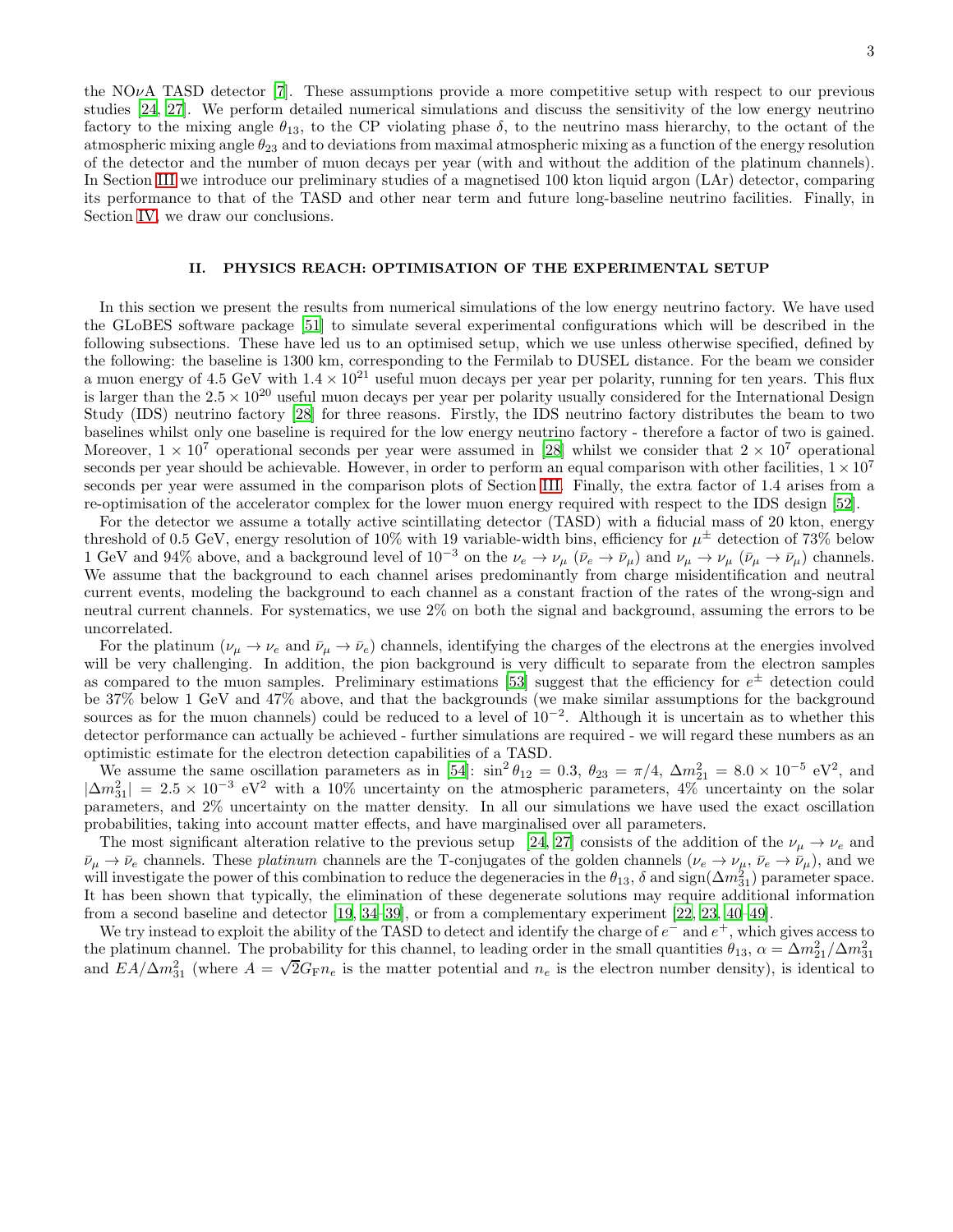that for the golden channel [\[16\]](#page-11-13) with the interchange of  $\delta \to -\delta$  and is shown below

<span id="page-3-0"></span>
$$
P_{\mu e} = s_{213}^2 s_{23}^2 \sin^2(\frac{\Delta m_{31}^2 L}{4E} - \frac{AL}{2})
$$
\n(2.1a)

+ 
$$
\alpha s_{213} s_{212} s_{223} \frac{\Delta m_{31}^2}{2EA} \sin(\frac{AL}{2}) \sin(\frac{\Delta m_{31}^2 L}{4E} - \frac{AL}{2}) \cos(\frac{\Delta m_{31}^2 L}{4E} - \delta)
$$
 (2.1b)

$$
+ \alpha^2 c_{23}^2 s_{212}^2 \left(\frac{\Delta m_{31}^2}{2EA}\right)^2 \sin^2(\frac{AL}{2}), \tag{2.1c}
$$

<span id="page-3-1"></span>
$$
P_{e\mu} = s_{213}^2 s_{23}^2 \sin^2(\frac{\Delta m_{31}^2 L}{4E} - \frac{AL}{2})
$$
\n(2.2a)

+ 
$$
\alpha s_{213} s_{212} s_{223} \frac{\Delta m_{31}^2}{2EA} \sin(\frac{AL}{2}) \sin(\frac{\Delta m_{31}^2 L}{4E} - \frac{AL}{2}) \cos(\frac{\Delta m_{31}^2 L}{4E} + \delta)
$$
 (2.2b)

+ 
$$
\alpha^2 c_{23}^2 s_{212}^2 \left(\frac{\Delta m_{31}^2}{2EA}\right)^2 \sin^2(\frac{AL}{2}).
$$
 (2.2c)

We use a notation where  $s_{ij} = \sin \theta_{ij}$ ,  $s_{2ij} = \sin(2\theta_{ij})$ ,  $c_{ij} = \cos \theta_{ij}$ ,  $c_{2ij} = \cos(2\theta_{ij})$ , E is the neutrino energy and  $L$  is the baseline. The first line of each probability, subequations  $(2.1a)$  and  $(2.2a)$ , is the *atmospheric term* which is quadratic in  $\sin(2\theta_{13})$  and will be dominant in the scenario that  $\theta_{13}$  is large  $(\sin^2(2\theta_{13}) \gtrsim 10^{-2})$ , and at high energies.<br>The structure term provides sometimity to  $\theta$  the mass biggereby and is sometime to th The atmospheric term provides sensitivity to  $\theta_{13}$ , the mass hierarchy, and is sensitive to the octant of  $\theta_{23}$ . The second line, subequations [\(2.1b\)](#page-3-0) and [\(2.2b\)](#page-3-1), is the CP term which is linear in  $sin(2\theta_{13})$  and dominates for intermediate values of  $\theta_{13}$  if  $\delta \neq 0$  or  $\pi$ . The dependence on  $\delta$  enters via the oscillatory cosine term which can take either a positive or negative sign depending on the value of the phase. This can lead to constructive or destructive interference between the atmospheric and CP terms, meaning that sensitivities to  $\theta_{13}$  and the mass hierarchy are strongly dependent on the value of  $\delta$ . Due to the inverse dependence on energy, the CP term becomes most visible at lower energies; therefore it is important to have access to the second oscillation maximum to establish if CP is violated. Thus a lower energy is desirable to enable a clean measurement of  $\delta$ , whereas a higher energy and, especially, a long-baseline, guarantees sensitivity to the mass hierarchy. The low energy neutrino factory is unique in having a surprising degree of sensitivity to the mass hierarchy in spite of its low energy (as we show in Section [II C\)](#page-4-1) due to its broad spectrum that includes energies beyond the first oscillation peak, thus enabling complementary information to be obtained to resolve degeneracies. The third line, subequations [\(2.1c\)](#page-3-0) and [\(2.2c\)](#page-3-1), is the *solar term* which is independent of  $\theta_{13}$ , δ and the mass hierarchy, and is dominant in the case that  $θ_{13}$  is very small  $(\sin^2(2θ_{13}) ≤ 10^{-4})$ . In this regime, measurements will be extremely challenging and a high energy neutrino factory may be the only option [\[16,](#page-11-13) [18,](#page-11-14) [28](#page-11-15)].

If we consider the fact that the probability for the CP-conjugated golden channel,  $\bar{\nu}_e \to \bar{\nu}_\mu$ , takes a similar form to that of the golden channel but with the substitutions  $\delta \to -\delta$  and  $A \to -A$  and that the CPT-conjugated golden channel is identical to the golden channel, with the exchange of  $A \rightarrow -A$ , we can understand the complementarity of these four channels: each of the channels has a different dependence on the parameters  $\theta_{13}$ ,  $\delta$  and sign( $\Delta m_{31}^2$ ) and so degenerate solutions are present at *different* points in the parameter space for each of the channels [\[50](#page-11-27)]. Thus the degenerate solutions from one channel can be eliminated by the information from another channel.

We will mention briefly that the ability of the TASD to detect electrons also enables measurement of the  $\nu_e$  ( $\bar{\nu}_e$ ) disappearance channel whose probability is

$$
P_{\nu_e \to \nu_e} \approx 1 - s_{213}^2 \sin^2 \left( \frac{\Delta m_{31}^2 L}{4E} - \frac{AL}{2} \right). \tag{2.3}
$$

However, as this channel is CP-invariant and has only a weak dependence on the mass hierarchy, it is expected and has been verified in our study that its addition does not provide any significant improvement.

In the rest of this section we now show the impact of our improved statistics and energy resolution, and of the addition of the platinum channels.

### A. Energy resolution

Firstly we illustrate how our more optimistic estimate of 10% for the energy resolution,  $dE/E$ , (with 19 variable width bins) improves the performance of our setup. In Fig. [1](#page-4-2) we show how the new resolution improves upon the old value of 30% (with nine variable width bins) for  $\theta_{13} = 1^\circ$  and 5°. We observe that in addition to the significant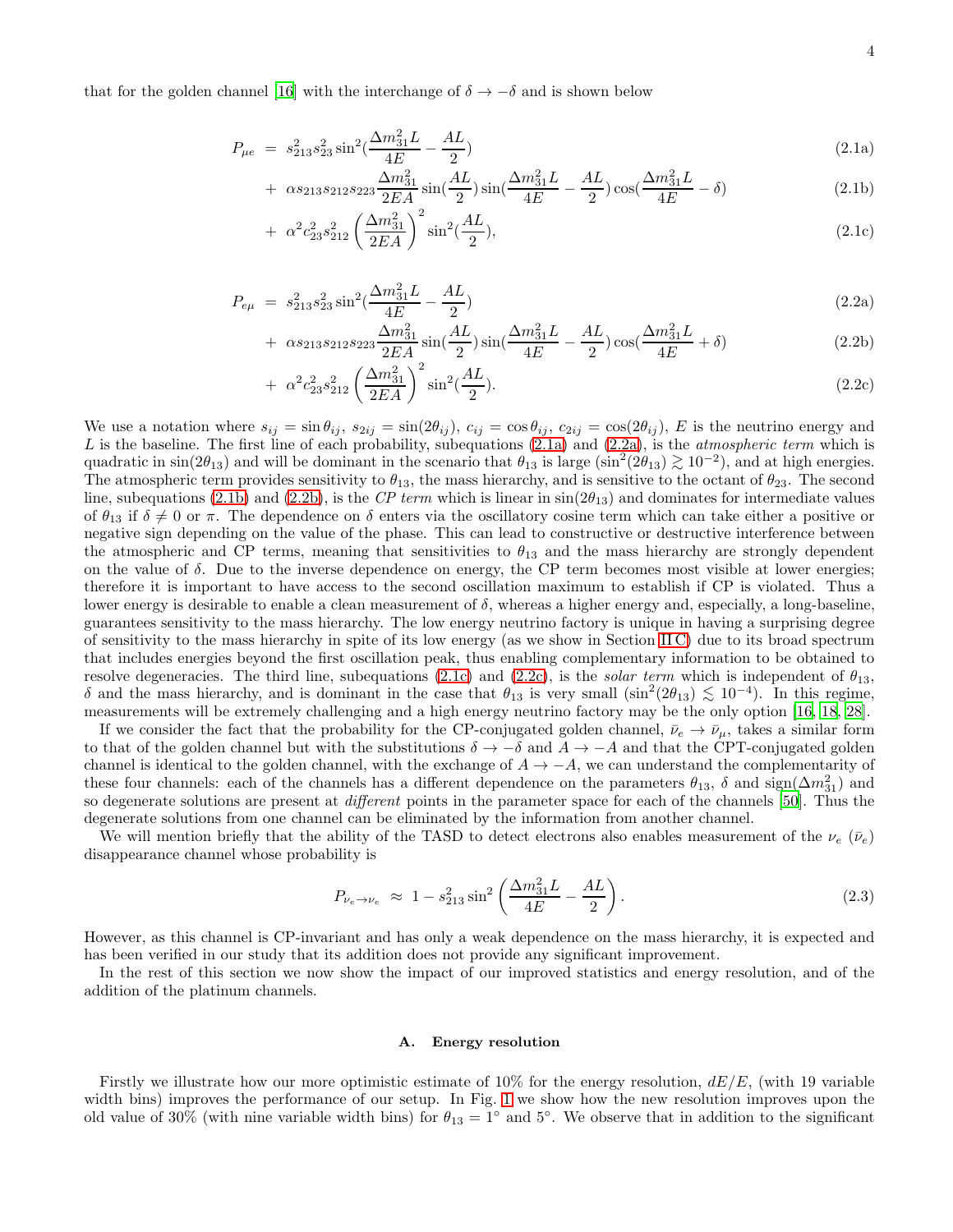

<span id="page-4-2"></span>FIG. 1: Comparing an energy resolution of  $dE/E = 30\%$  (dotted blue lines) and 10% (solid red lines): 68%, 90% and 95% confidence level contours in the  $\sin^2(2\theta_{13})-\delta$  plane for true values of  $\delta = -180^\circ, -90^\circ, 0^\circ$  and  $90^\circ$  and  $\alpha$   $\theta_{13} = 1^\circ$ , b)  $\theta_{13} = 5^\circ$ .

increase in sensitivity to  $\theta_{13}$  and  $\delta$ , the hierarchy degeneracy is now almost completely eliminated even for small values of  $\theta_{13}$ . This is possible because at these low energies, the oscillation probability displays a rich dependence on the oscillation parameters as a function of the neutrino energy. In particular, the hierarchy can be determined from the position of the first oscillation maximum, and the value of  $\delta$  from both the first and second oscillation maxima. Hence if the neutrino energy can be measured with sufficient precision to enable the oscillation spectrum to be accurately reconstructed, a significant improvement in the sensitivities to the oscillation parameters can be achieved.

## <span id="page-4-0"></span>B. Inclusion of the platinum channel

We define Scenario 1 to be the one in which only  $\mu^{\pm}$  detection is possible, giving us access to only the  $\nu_{\mu}$  and  $\bar{\nu}_{\mu}$ appearance and disappearance channels. In *Scenario 2* it is also possible to detect  $e^{\pm}$  and hence exploit the additional information from the  $\nu_e$  and  $\bar{\nu}_e$  appearance channels. To illustrate the impact of the addition of the platinum channel to our setup, in Fig. [2](#page-5-0) we compare the sensitivities of the two scenarios when using a muon decay rate of  $5.0 \times 10^{20}$  (left column) and  $1.4 \times 10^{21}$  (right column) per year, varying the background level of the  $\nu_e$  ( $\bar{\nu}_e$ ) appearance channel from a hypothetical zero (top row) to 10<sup>-2</sup> (bottom row). By this we mean that we have simulated a charge misidentification rate such that  $10^{-2}$  of all  $e^ (e^+)$  are wrongly identified as  $e^+$   $(e^-)$ , and that  $10^{-2}$  of all  $\nu_e$   $(\bar{\nu}_e)$  neutral current events are wrongly counted as signal events.

In the case of the lower statistics, we observe that the addition of the platinum channel with zero background produces a drastic improvement in sensitivity to all parameters. For a background of 10<sup>-2</sup> the improvement is much smaller but can still help to alleviate the hierarchy degeneracy (see [\[50\]](#page-11-27)). At higher backgrounds we find that this gain is lost. In the case of the high statistics, we already observe a smaller improvement for zero background, which becomes insignificant at a background level of 10<sup>−</sup><sup>2</sup> . Thus we conclude that since the estimated background on the  $\nu_e$  ( $\bar{\nu}_e$ ) appearance channels will be at best ~ 10<sup>-2</sup>, the platinum channel could help in the measurement of the mass hierarchy if statistics are limited to  $5.0 \times 10^{20}$  useful muon decays per year, whereas it will be almost irrelevant for the higher statistics scenario. An increase in statistics in the golden channel thus provides a much larger improvement in the facility performance than the addition of the platinum channel if background levels below 10<sup>−</sup><sup>2</sup> cannot be achieved.

# <span id="page-4-1"></span>C. Sensitivity to  $\theta_{13}$ , CP violation and mass ordering

Here we present the results of our optimisation studies, in terms of  $3\sigma$   $\theta_{13}$  discovery potential, CP discovery potential, and sensitivity to the mass hierarchy in the  $\sin^2(2\theta_{13}) - \delta$  plane (Fig. [3\)](#page-6-0). In addition we also consider the  $3\sigma$  sensitivity to  $\theta_{23}$  in the sin<sup>2</sup>(2 $\theta_{13}$ ) – sin $\theta_{23}$  plane, both in terms of the ability to exclude a maximal value of  $\theta_{23}$ (Fig. [4a](#page-7-0)) and to identify the octant of  $\theta_{23}$  (Fig. [4b](#page-7-0)). The results from our optimised setup described in Section [II](#page-2-0) are shown by the solid green lines. We have also considered a setup where only the statistics are altered, to  $2.8 \times 10^{21}$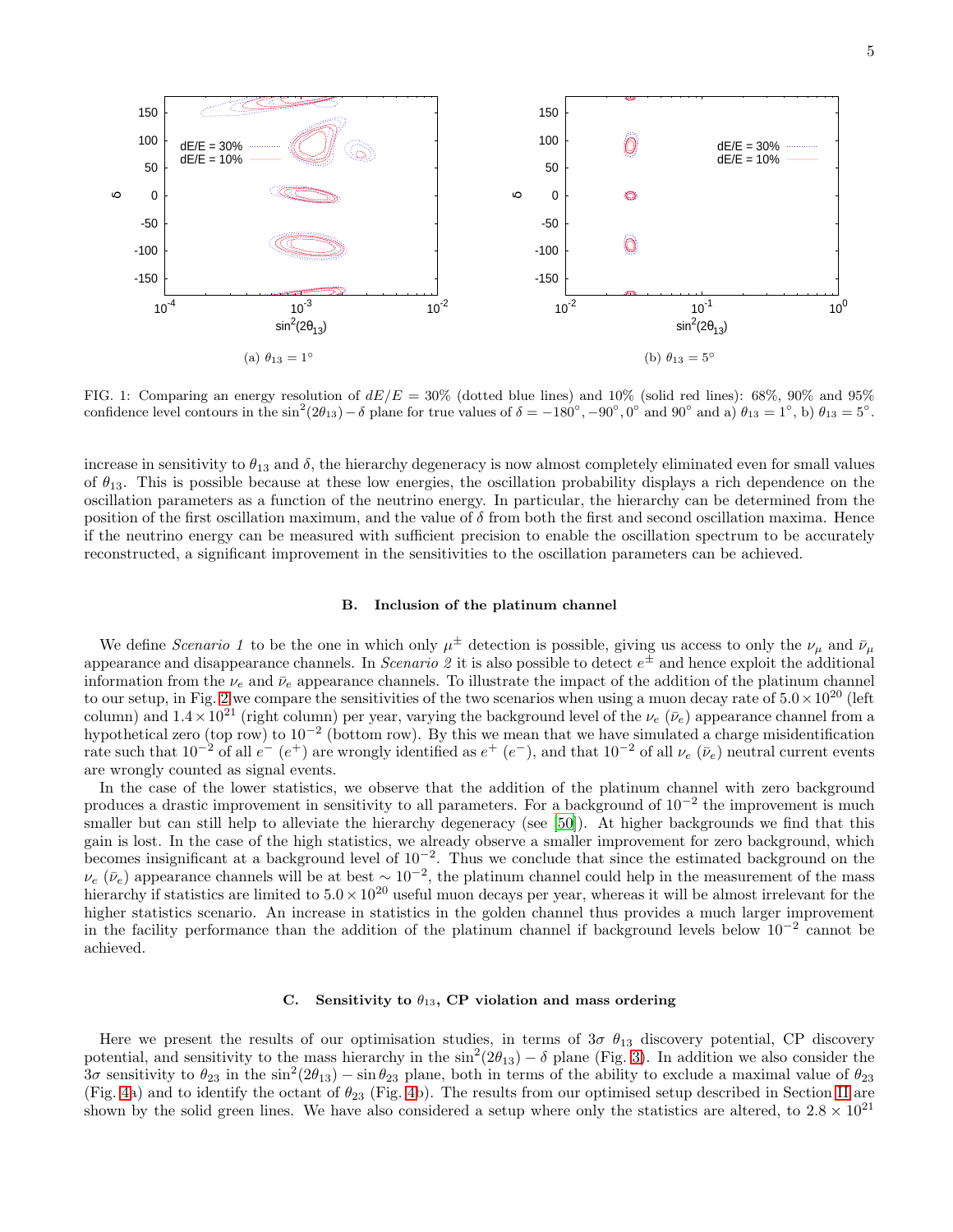

<span id="page-5-0"></span>(c)  $5.0 \times 10^{20}$  decays per year,  $10^{-2}$  background

(d)  $1.4 \times 10^{21}$  decays per year,  $10^{-2}$  background

FIG. 2: Comparison of Scenario 1 ( $\nu_{\mu}$  ( $\bar{\nu}_{\mu}$ ) appearance and disappearance only - dotted blue lines), and Scenario 2 ( $\nu_{e}$  ( $\bar{\nu}_{e}$ ) appearance included - solid red lines) when using  $5.0 \times 10^{20} \mu^{\pm}$  decays per year (left) or  $1.4 \times 10^{21}$  decays per year (right), and a background of zero (top row) or  $10^{-2}$  (bottom row) on the  $\nu_e$  ( $\bar{\nu}_e$ ) channels: 68%, 90% and 95% confidence level contours in the  $\sin^2(2\theta_{13}) - \delta$  plane, for  $\delta = -180^\circ, -90^\circ, 0^\circ$  and  $90^\circ$  and  $\theta_{13} = 1^\circ$ .

decays per year (solid red lines), and a setup where only the muon energy is increased to 6.0 GeV (dashed blue lines). From this we demonstrate that for all the observables considered, doubling the flux is always preferable to an increase in energy.

For  $\theta_{13}$  discovery potential, CP discovery potential and  $\theta_{23}$  sensitivity we only show the results for a normal hierarchy, having verified that similar results are obtained for an inverted hierarchy. We have assumed in Fig. [4](#page-7-0)  $(\theta_{23}$  sensitivity) a value of  $\delta = 90^{\circ}$  although we have also studied other values of  $\delta$  and find no strong dependence on the CP phase, since sensitivity to  $\theta_{23}$  is mainly obtained from terms with no dependence on  $\delta$  in the oscillation probabilities discussed in Section [II.](#page-2-0) For the exclusion of  $\theta_{23} = 45^{\circ}$ , an upward curve is seen for large  $\theta_{13}$ . This can be understood because the addition of a large  $\theta_{13}$  to the  $\nu_{\mu}$  disappearance probability introduces an asymmetry in  $\theta_{23}$  that shifts the contours to larger values (see eq. (1) and Fig. 8 of Ref. [\[55\]](#page-12-3)).

We note that this setup has remarkable sensitivity to  $\theta_{13}$  and  $\delta$  for values of  $\sin^2(2\theta_{13}) > 10^{-4}$ , and that its sensitivity to the mass hierarchy is an order of magnitude better that that of other proposed experiments exploiting the same baseline e.g. the wide-band beam experiment in [\[56\]](#page-12-4). We can attribute these qualities to the unique combination of high statistics and good background rejection coupled with an intermediate baseline, allowing for a clean measurement of the CP phase whilst also allowing for the mass hierarchy to be determined for  $\sin^2(2\theta_{13}) > 10^{-3}$ .

We have also explored how the precision with which  $\theta_{13}$ ,  $\delta$  and the deviation from maximal  $\theta_{23}$  could eventually be measured at the low energy neutrino factory, varies as a function of exposure (detector mass  $\times$  decays) per polarity.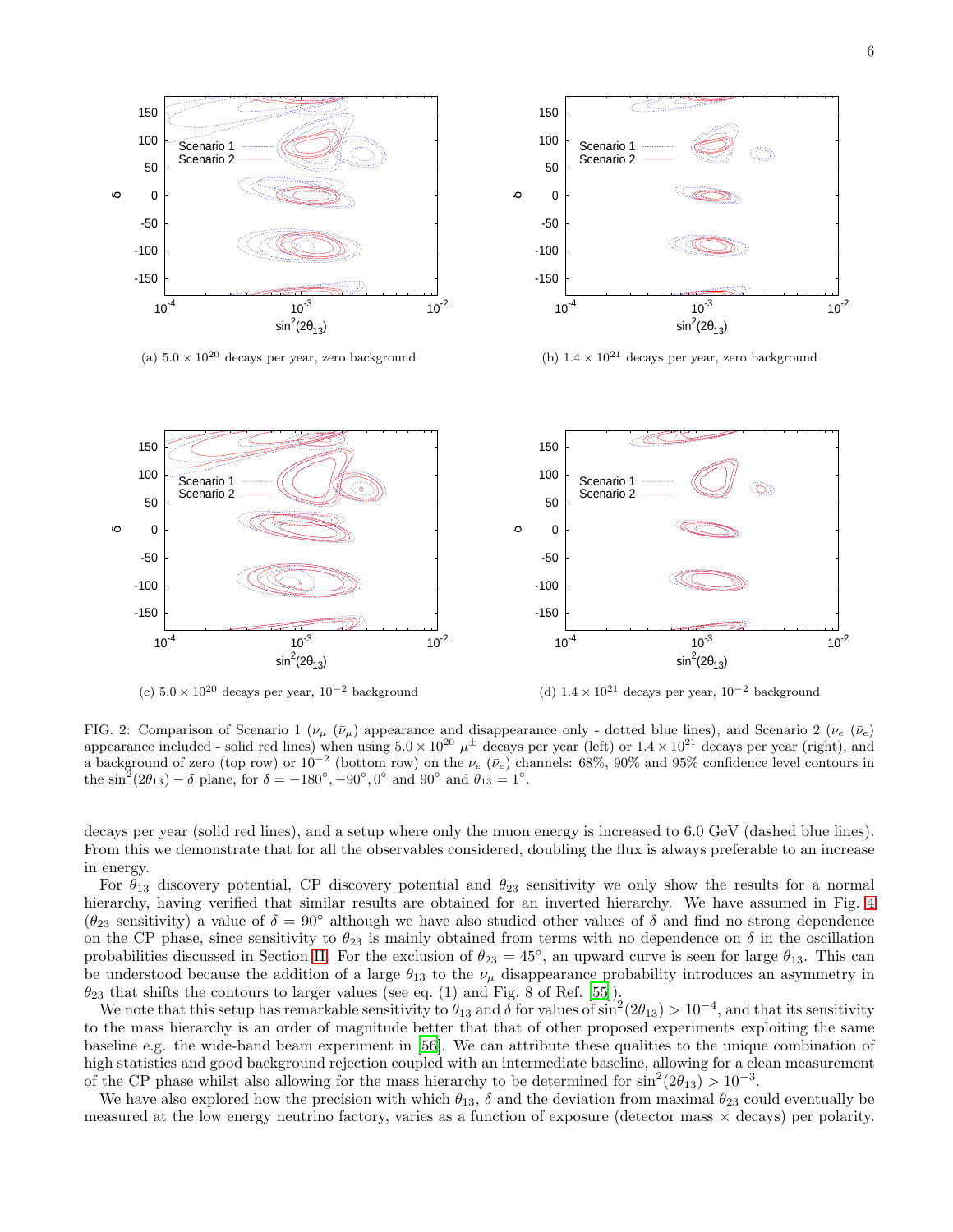

<span id="page-6-0"></span>FIG. 3:  $3\sigma$  confidence level contours in the  $\sin^2(2\theta_{13}) - \delta$  plane for a)  $\theta_{13}$  discovery potential, b) CP discovery potential, c) hierarchy sensitivity (for true normal hierarchy), d) hierarchy sensitivity (for true inverted hierarchy).

Our standard setup corresponds to 20 kton  $\times 1.4 \times 10^{21}$  decays/ year  $\times 10$  years = 2.8  $\times 10^{23}$  kton  $\times$  decays per polarity. We find that if the mixing angle  $\theta_{13}$  turns out to be large, the unknown leptonic mixing parameters could be measured with unprecedented precision at a future low energy neutrino factory for sufficiently high exposures. The gain in precision is much less pronounced for values larger than  $6 \times 10^{23}$  kton  $\times$  decays per polarity, hence it may not be worth trying to increase the exposure beyond this value.

Fig. [5a](#page-7-1) shows the 1 $\sigma$  error expected in the measurement of the mixing angle  $\theta_{13}$  at a future low energy neutrino factory as a function of the exposure (in kton  $\times$  decays) per polarity, assuming that nature has chosen  $\theta_{13} = 5^\circ$ . The dependence of these results on the value of the CP violating phase is very mild. The  $1\sigma$  error in the extraction of  $\theta_{13}$ when no backgrounds and no systematic errors are included in the analysis is illustrated in Fig. [5b](#page-7-1). Comparing the two panels we observe that non-zero systematics and backgrounds effectively halve the exposure.

Fig. [6a](#page-8-1) shows the  $1\sigma$  error expected in the measurement of the CP phase  $\delta$  as a function of the exposure for a simulated value of  $\theta_{13} = 5^{\circ}$ , for different values of the CP violating phase  $\delta$ . The results are highly dependent on the value of the CP violating phase, as expected. For  $\delta = 90^{\circ}$ , there are strong correlations with  $\theta_{13}$ , as can be seen from Fig. [2,](#page-5-0) and therefore the error in the measurement of the CP violating phase is larger. The  $1\sigma$  error in the extraction of  $\delta$  when no backgrounds and no systematic errors are included in the analysis is illustrated in Fig. [6b](#page-8-1). Switching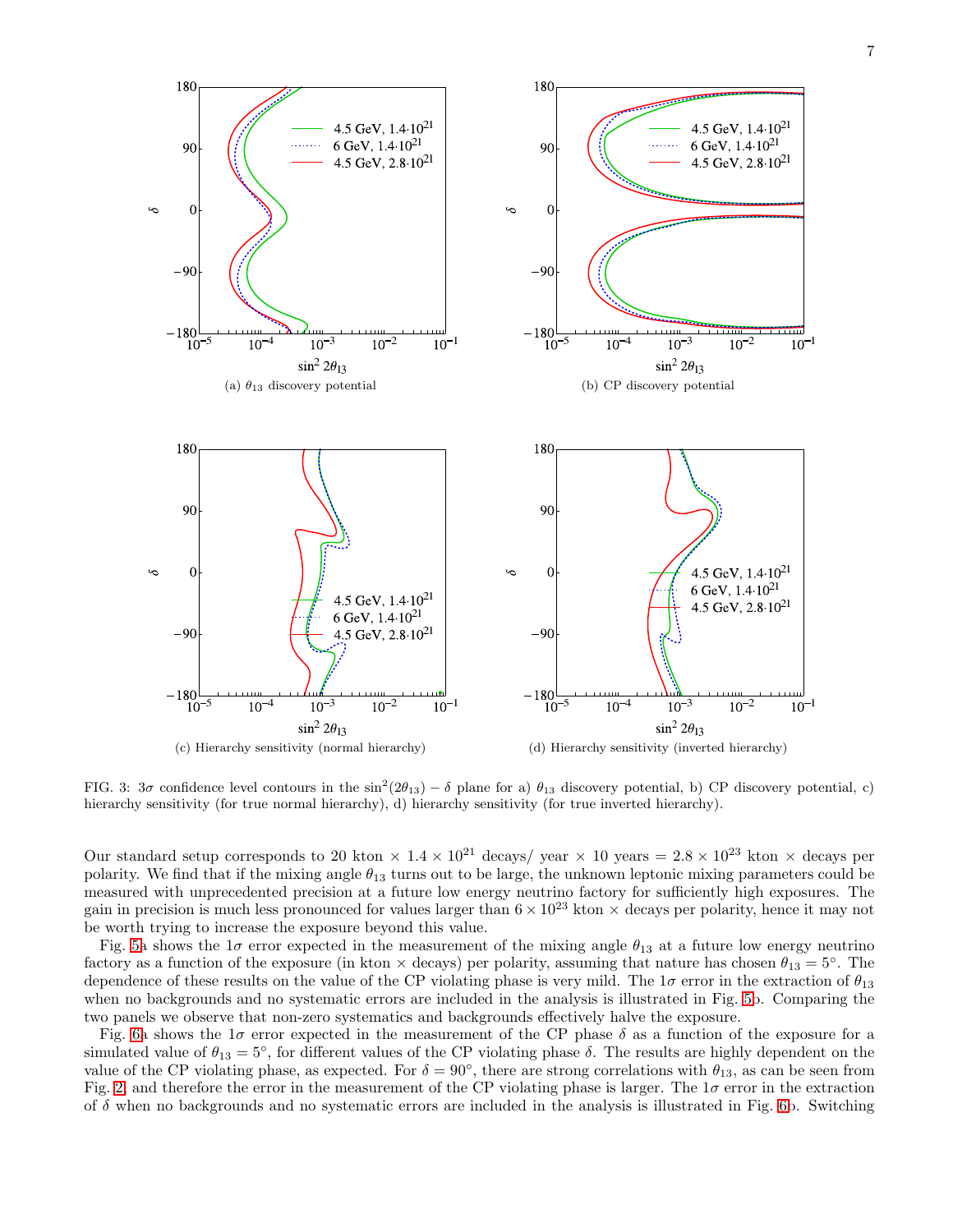

FIG. 4:  $3\sigma$  allowed regions in the  $\sin^2(2\theta_{13}) - \sin \theta_{23}$  plane for a) potential to exclude  $\theta_{23} = 45^\circ$ , b) sensitivity to the  $\theta_{23}$  octant.

<span id="page-7-0"></span>

<span id="page-7-1"></span>FIG. 5:  $1\sigma$  error in the measurement of the  $\theta_{13}$  mixing angle for a simulated value of  $\theta_{13} = 5^{\circ}$  and different values of the CP violating phase  $\delta$  when a) including systematic errors and backgrounds, b) no systematic errors and backgrounds are included.

off systematic errors and backgrounds has a larger impact for the  $\delta = 0^{\circ}$  case, again effectively halving the exposure, since correlations among  $\delta$  and  $\theta_{13}$  are negligible when  $\delta = 0^{\circ}$  and the precision is more limited by the background and systematic errors instead.

We also explore the sensitivity to maximal mixing, i.e. the ability to exclude  $\theta_{23} = 45^{\circ}$ , versus the exposure. We present the 3σ results in Fig. [7.](#page-8-2) We have used a simulated value of  $\theta_{13} = 0^\circ$  here (so that  $\delta$  is irrelevant) as the sensitivity to  $\theta_{23}$  maximality comes primarily from the  $\nu_\mu$  ( $\bar{\nu}_\mu$ ) disappearance channels which are not dependent on  $\theta_{13}$ . Since the disappearance channels are also not strongly dependent upon systematic errors or backgrounds, there is little change obtained by switching these off.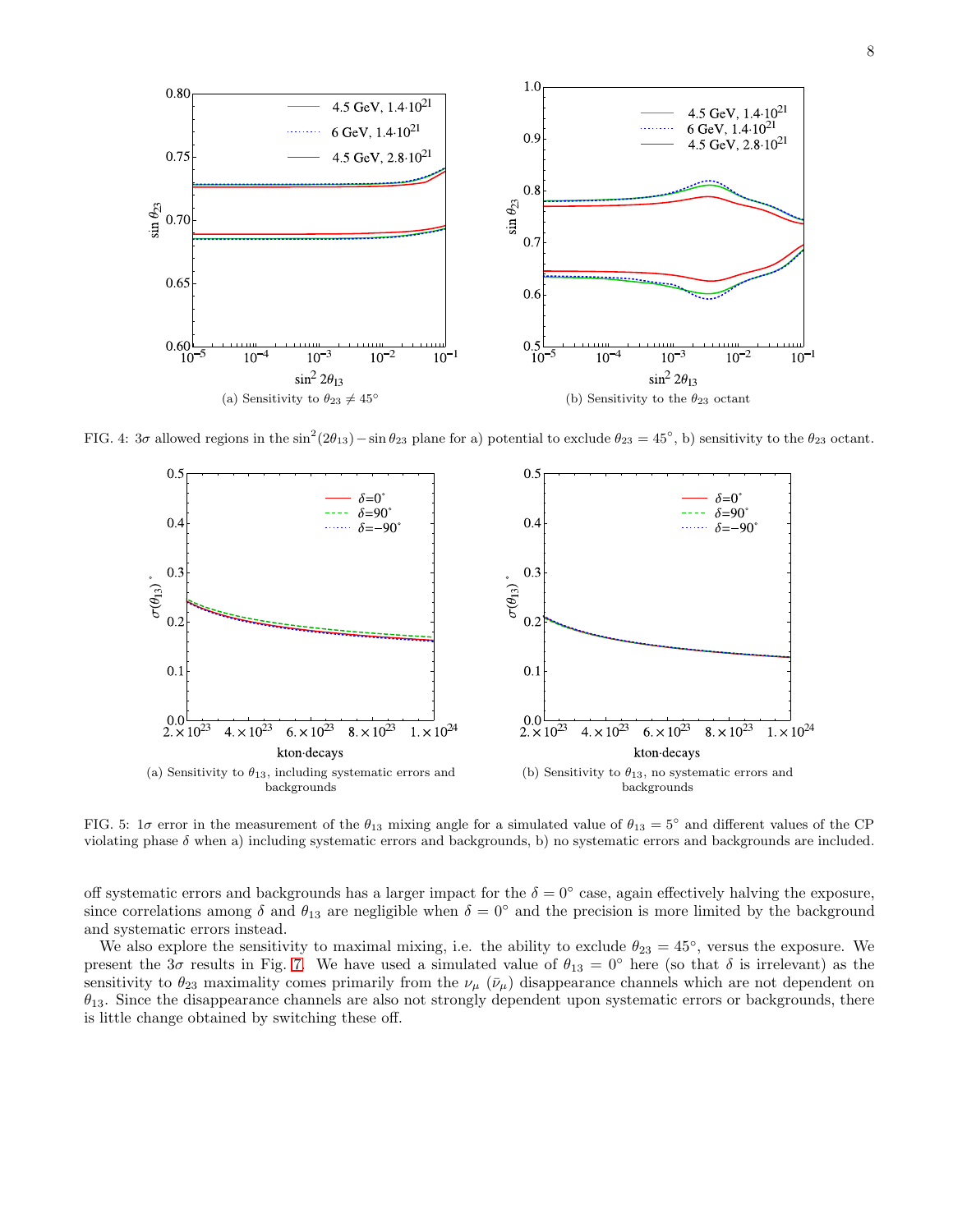

FIG. 6:  $1\sigma$  error in the measurement of the CP violating phase  $\delta$  for a simulated value of  $\theta_{13} = 5^{\circ}$  and different values of the CP violating phase  $\delta$  when a) including systematic errors and backgrounds, b) no systematic errors and backgrounds are included.

<span id="page-8-1"></span>

<span id="page-8-2"></span>FIG. 7:  $3\sigma$  regions for which maximal  $\theta_{23}$  can be excluded, using a simulated value of  $\theta_{13} = 0^\circ$  when a) including systematic errors and backgrounds, b) no systematic errors and backgrounds are included.

#### <span id="page-8-0"></span>III. LIQUID ARGON DETECTOR AND COMPARISON WITH OTHER EXPERIMENTS

Recently there has been much interest in the possibility of constructing a kton-scale liquid argon (LAr) detector [\[57\]](#page-12-5). If such a detector can be magnetised, it could be utilised in combination with a low energy neutrino factory and we have performed some preliminary studies to assess the potential of a 100 kton LAr detector for this experiment. As the design of large LAr detectors is still in the early stages, there are large uncertainties in the estimates for the detector performance. We assume an efficiency of 80% on all channels and 5% energy resolution for quasi-elastic events, then consider a range of values for other parameters. In the most conservative scenario, we assume 5% systematics, 20% energy resolution for non quasi-elastic events, and backgrounds of  $5 \times 10^{-3}$  on the  $\nu_{\mu}$  ( $\bar{\nu}_{\mu}$ ) (dis)appearance channels and 0.8 on the  $\nu_e$  ( $\bar{\nu}_e$ ) appearance channels [\[58\]](#page-12-6). For the optimistic scenario we use values identical to the TASD: 2% systematics, 10% energy resolution for non quasi-elastic events, and backgrounds of  $1 \times 10^{-3}$  on the  $\nu_\mu$  ( $\bar{\nu}_\mu$ )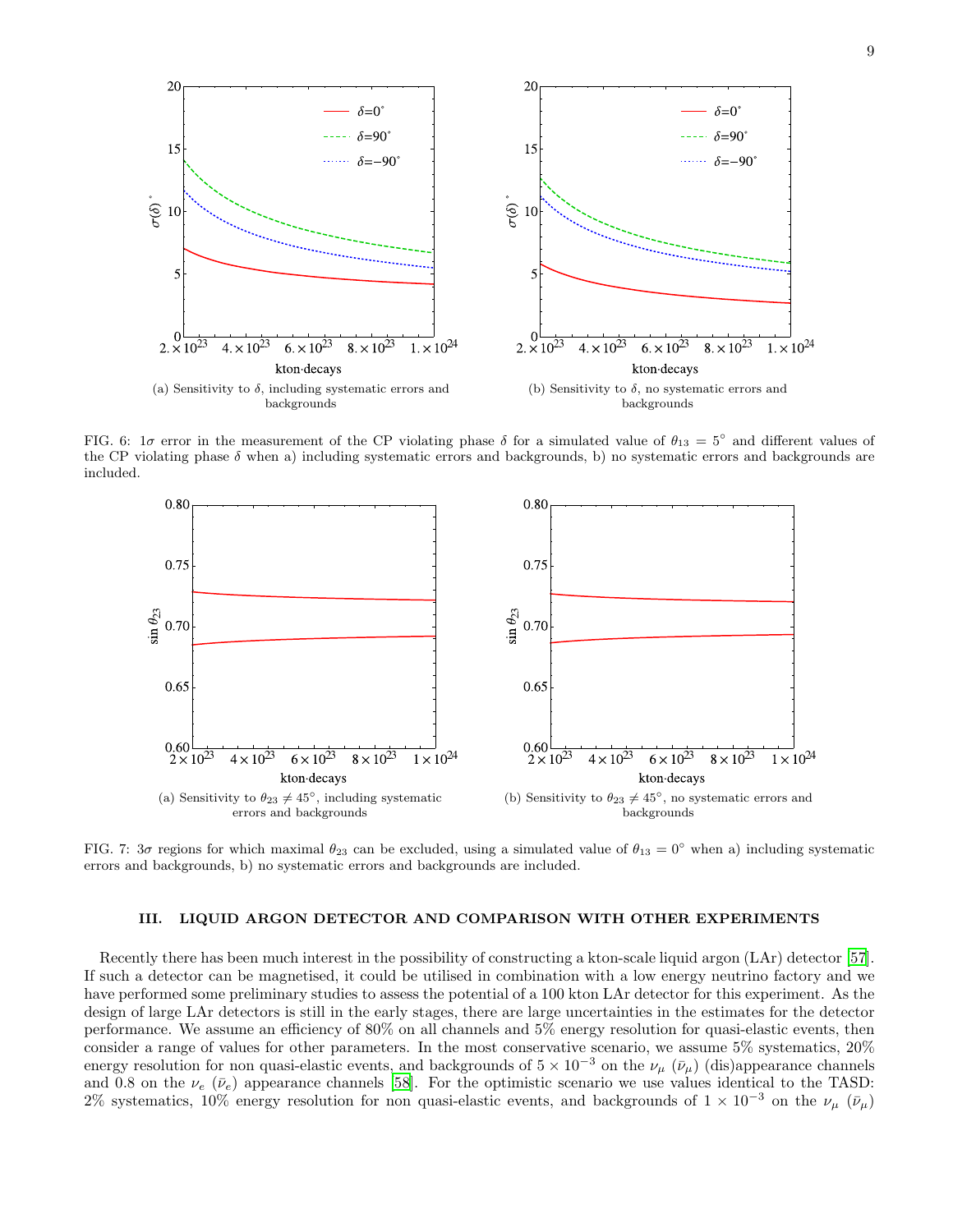(dis)appearance channels and  $1 \times 10^{-2}$  on the  $\nu_e$  ( $\bar{\nu}_e$ ) appearance channels. We find that varying the systematics, energy resolution and  $\nu_e$  ( $\bar{\nu}_e$ ) background do not play a large role in altering the results; the dominant effect comes from the variation of the  $\nu_{\mu}$  ( $\bar{\nu}_{\mu}$ ) background.

In Fig. [8](#page-10-0) the results of the low energy neutrino factory with both the TASD and the two assumptions for the LAr detector are compared with other long-baseline experiments. We show the  $3\sigma$  results for  $\theta_{13}$  discovery, CP discovery potential, and hierarchy sensitivity (for normal hierarchy only) as a function of  $\sin^2(2\theta_{13})$  in terms of the CP fraction. In order to make a fair comparison, we have used half the flux described in Section [II](#page-2-0) for the low energy neutrino factory, to make it consistent with the other experiments which assume only  $10^7$  seconds per year of observation. However, we believe that the fluxes in Section [II](#page-2-0) are feasible. The results from the TASD are shown by the red line and those from the LAr detector are shown by the blue band. The right-hand edge of the band corresponds to the conservative estimate of the detector performance, and the left-hand edge to the most optimistic estimate. As the optimistic scenario assumes an almost identical performance to the TASD, the left-hand edge of the blue band also corresponds to the results obtainable from a 100 kton TASD. Results from the high energy neutrino factory [\[28\]](#page-11-15), wide-band beam [\[56\]](#page-12-4), T2HK [\[59](#page-12-7)],  $100\gamma \beta$ -beam [\[60\]](#page-12-8),  $350\gamma \beta$ -beam [\[61\]](#page-12-9) and 4-ion  $\beta$ -beam [\[62](#page-12-10)] are also shown.

In terms of sensitivity to  $\theta_{13}$ , a conservative low energy neutrino factory is an order of magnitude less sensitive than the high energy neutrino factory, but is still competitive with the  $\beta$ -beam experiments, giving an approximately equal performance to the 4-ion  $\beta$ -beam (which requires two baselines to resolve the degeneracy problem, as for the high energy neutrino factory). However, the performance of an aggressive low energy neutrino factory setup surpasses that of all other experiments except for the high energy neutrino factory. For CP violation, the low energy neutrino factory gives remarkable results: the most optimistic setup outperforms the high energy neutrino factory for all values of  $\theta_{13}$ , and even the most conservative setup gives a superior performance for  $\sin^2(2\theta_{13}) > 2 \times 10^{-3}$ , again equaling that of the 4-ion  $\beta$ -beam. For sensitivity to the mass hierarchy, the low energy neutrino factory gives an improvement over all other experiments apart from the higher energy setup and the 4-ion  $\beta$ -beam with their challenging 7000 km baseline.

#### <span id="page-9-0"></span>IV. CONCLUSIONS

We have optimised a low energy neutrino factory setup with a baseline of 1300 km, defining a reference setup to be one with a muon energy of 4.5 GeV and  $1.4 \times 10^{21}$  useful muon decays per year, per polarity, running for ten years. For the detector we assume a totally active scintillating detector (TASD) with a fiducial mass of 20 kton, energy threshold of 0.5 GeV, energy resolution of 10%, efficiency for  $\mu^{\pm}$  detection of 73% below 1 GeV and 94% above, efficiency for  $e^{\pm}$  detection of 37% below 1 GeV and 47% above, and a background level of  $10^{-3}$  on the  $\nu_e \rightarrow \nu_\mu$  ( $\bar{\nu}_e \rightarrow \bar{\nu}_\mu$ ) and  $\nu_{\mu} \rightarrow \nu_{\mu}$  ( $\bar{\nu}_{\mu} \rightarrow \bar{\nu}_{\mu}$ ) channels and  $10^{-2}$  on the  $\nu_{\mu} \rightarrow \nu_{e}$  ( $\bar{\nu}_{\mu} \rightarrow \bar{\nu}_{e}$ ) channels. We have also considered a 100 kton liquid argon detector and found that its performance would equal or surpass that of the 20 kton TASD.

We have demonstrated how improving the energy resolution and statistics improves the performance of the setup, showing that in particular high statistics play a vital role. We have also shown how the combination of golden and platinum channels could be a powerful way of resolving degeneracies, especially in the case of limited statistics. However, once realistic background levels of at least 10<sup>−</sup><sup>2</sup> are considered, the improvement achieved by adding the platinum channel is negligible. Therefore, more effort should be invested into achieving larger statistics for the golden channel than in improving the platinum channel, at least for standard physics searches.

Using our optimised setup, the low energy neutrino factory can have sensitivity to  $\theta_{13}$  and  $\delta$  for  $\sin^2(2\theta_{13}) > 10^{-4}$ , competitive with the high neutrino factory. Sensitivity to the mass hierarchy is accessible for  $\sin^2(2\theta_{13}) > 10^{-3}$ , better than other experiments using the same baseline due to the complementarity of measurements with different channels and different energies. Even if the flux is halved to equal that of other long-baseline experiments, the low energy neutrino factory is still competitive, performing especially well for CP discovery at large values of  $\theta_{13}$ . We have also studied the sensitivity to  $\theta_{23}$ , finding that it is possible to exclude maximal  $\theta_{23}$  at  $3\sigma$  for  $\theta_{23} \lesssim 43^{\circ}$  and  $\theta_{23} \gtrsim 47^\circ$ , roughly independent of  $\theta_{13}$ , and to identify the octant for  $\theta_{23} \lesssim 37^\circ$  and  $\theta_{23} \gtrsim 53^\circ$ .<br>Studies of the consitiuities as a function of exposure (detector mass  $\vee$  number of decays).

Studies of the sensitivities as a function of exposure (detector mass  $\times$  number of decays) show that the effect of non-zero systematic errors and backgrounds is to effectively halve the exposure, affecting the sensitivity to  $\theta_{13}$ ,  $\delta$ (especially for  $\delta = 0^{\circ}$ ) and  $\theta_{23}$ . For exposures >  $6 \times 10^{23}$  kton × decays per polarity and large  $\theta_{13}$ , the low energy neutrino factory could measure the oscillation parameters with unprecedented precision.

We conclude that the low energy neutrino factory has excellent sensitivity to the standard oscillation parameters and is therefore a potential candidate for a next-generation long-baseline experiment.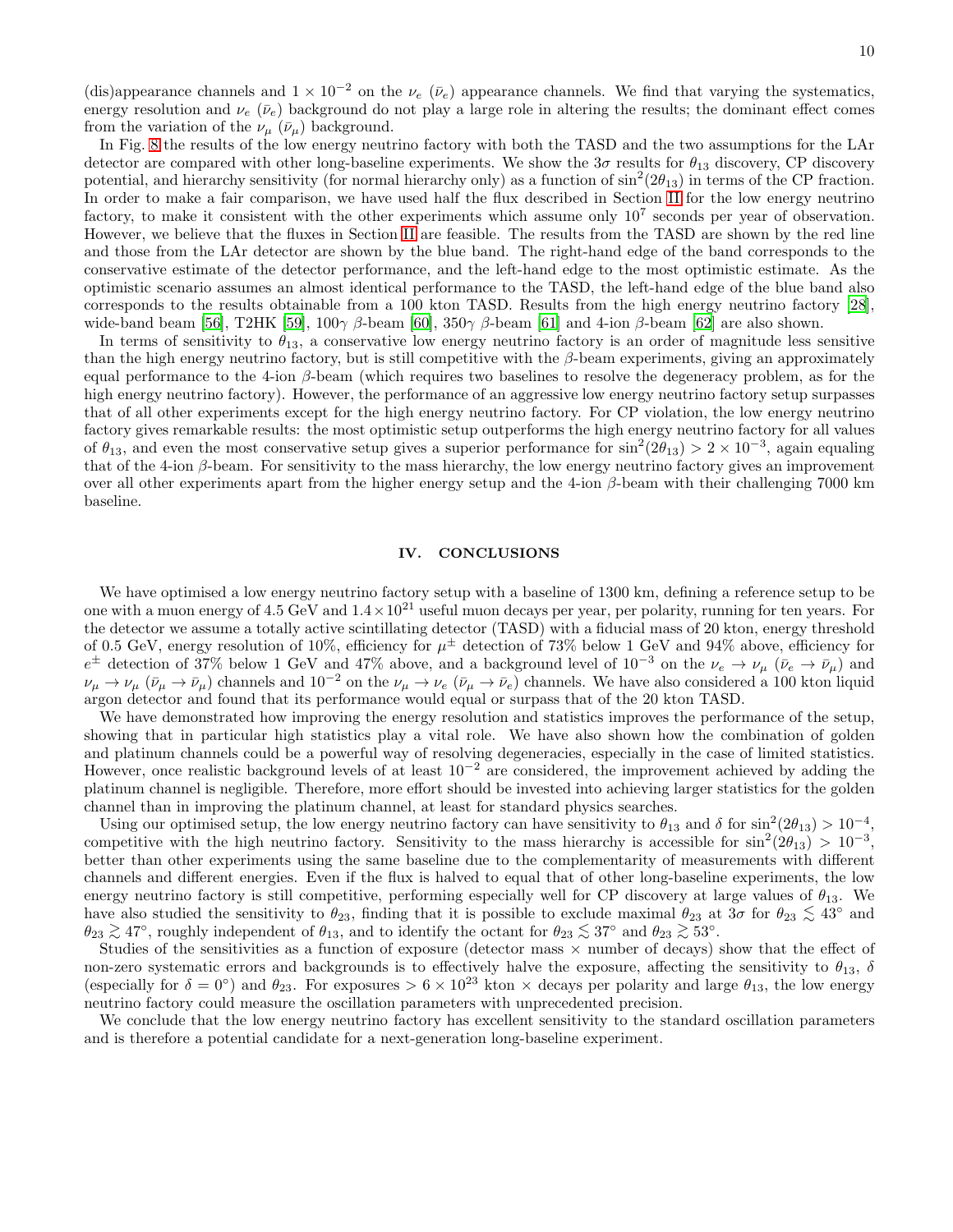

<span id="page-10-0"></span>FIG. 8: Comparison of 3σ allowed contours for the low energy neutrino factory with a 20 kton TASD (red line) and 100 kton LAr detector (blue band), the high energy neutrino factory (black line), the wide-band beam (purple line), T2HK (yellow line) and three β-beams (green, orange, light blue lines) for a)  $\theta_{13}$  discovery potential, b) CP discovery potential, c) hierarchy sensitivity.

### Acknowledgments

This work was supported in part by the Fermi National Accelerator Laboratory, which is operated by the Fermi Research Association, under Contract No. DE-AC02-76CH03000 with the U.S. Department of Energy. SP and TL acknowledge the support of EuCARD (European Coordination for Accelerator Research and Development), which is co-funded by the European Commission within the Framework Programme 7 Capacities Specific Programme, under Grant Agreement number 227579. OM and SP would like to thank the Theoretical Physics Department at Fermilab for hospitality and support. TL also acknowledges the support of a STFC studentship and funding for overseas fieldwork. EFM acknowledges support by the DFG cluster of excellence 'Origin and Structure of the Universe'. This work was undertaken with partial support from the European Community under the European Commission Framework Programme 7 Design Studies: EUROnu (Project Number 212372) and LAGUNA (Project Number 212343). The EC is not liable for any use that may be made of the information contained herein.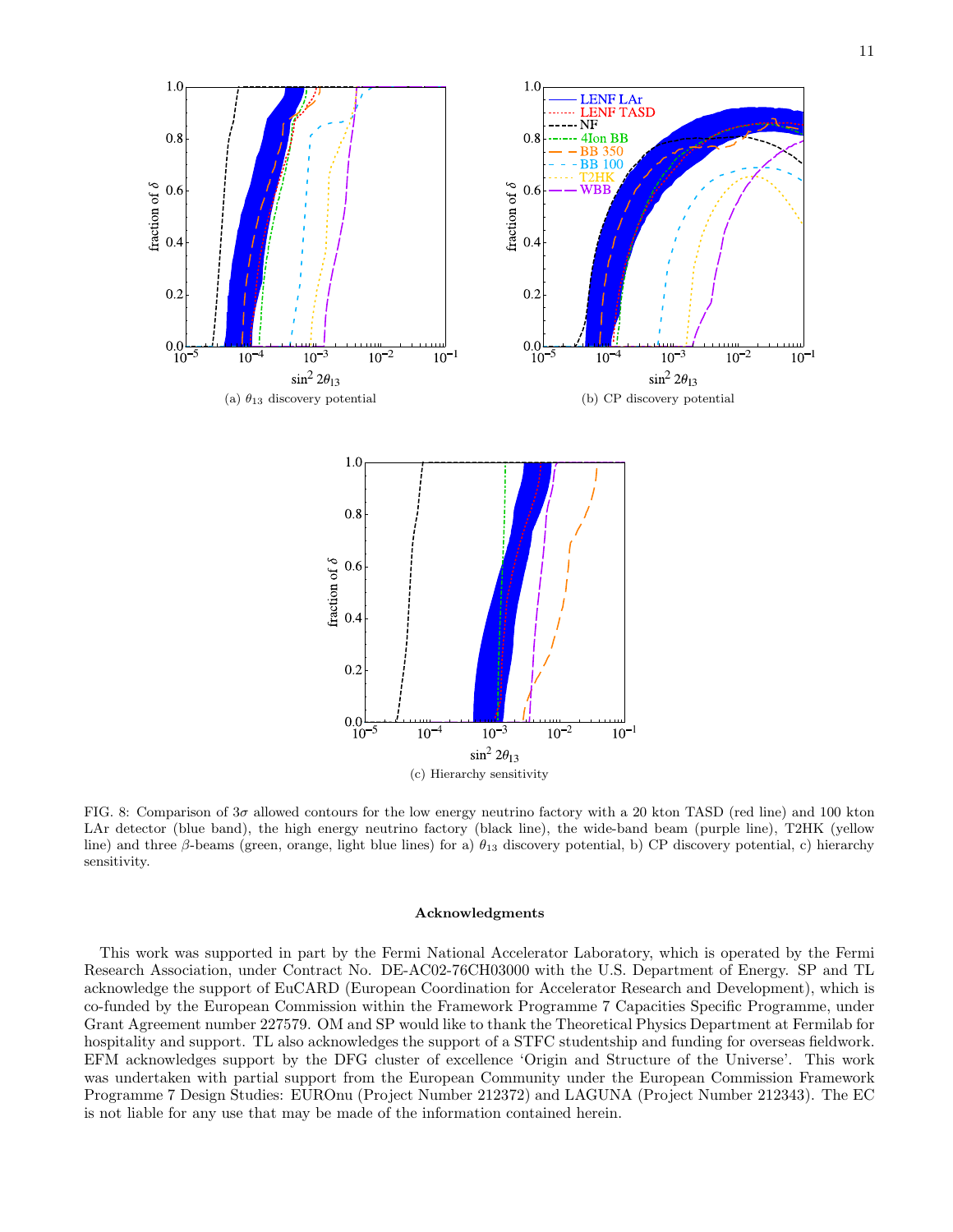- <span id="page-11-0"></span>[1] T. Schwetz, M. A. Tortola and J. W. F. Valle, New J. Phys. 10, 113011 (2008).
- <span id="page-11-1"></span>[2] M. C. Gonzalez-Garcia and M. Maltoni, Phys. Rept. 460, 1 (2008).
- <span id="page-11-2"></span>[3] G. L. Fogli, E. Lisi, A. Marrone, A. Palazzo and A. M. Rotunno, Phys. Rev. Lett. 101, 141801 (2008).
- <span id="page-11-3"></span>[4] M. Maltoni and T. Schwetz, [arXiv:0812.3161](http://arxiv.org/abs/0812.3161) (hep-ph).
- <span id="page-11-4"></span>[5] G. L. Fogli, E. Lisi, A. Marrone, A. Palazzo and A. M. Rotunno, [arXiv:0905.3549](http://arxiv.org/abs/0905.3549) (hep-ph).
- <span id="page-11-5"></span>[6] Y. Itow *et al.*, [arXiv:hep-ex/0106019.](http://arxiv.org/abs/hep-ex/0106019)
- <span id="page-11-6"></span>[7] D. S. Ayres *et al.* [NOvA Collaboration], [arXiv:hep-ex/0503053.](http://arxiv.org/abs/hep-ex/0503053)
- <span id="page-11-7"></span>[8] F. Ardellier *et al.*, [arXiv:hep-ex/0405032;](http://arxiv.org/abs/hep-ex/0405032) F. Ardellier *et al.* [Double Chooz Collaboration], [arXiv:hep-ex/0606025.](http://arxiv.org/abs/hep-ex/0606025)
- [9] X. Guo *et al.* [Daya Bay Collaboration], [arXiv:hep-ex/0701029.](http://arxiv.org/abs/hep-ex/0701029)
- <span id="page-11-8"></span>[10] Information about the experiment available at *<http://neutrino.snu.ac.kr/RENO>*.
- <span id="page-11-9"></span>[11] P. Huber, M. Lindner, T. Schwetz and W. Winter, [arXiv:0907.1896](http://arxiv.org/abs/0907.1896) (hep-ph).
- <span id="page-11-10"></span>[12] S. Geer, Phys. Rev. D 57, 6989 (1998) [Erratum-ibid. D 59, 039903 (1999)].
- <span id="page-11-12"></span>[13] A. De Rujula, M. B. Gavela and P. Hernandez, Nucl. Phys. B 547, 21 (1999).
- [14] V. Barger, S. Geer and K. Whisnant, Phys. Rev. D 61, 053004 (2000); A. Donini *et al.*, Nucl. Phys. B 574, 23 (2000); V. Barger, S. Geer, R. Raja and K. Whisnant, Phys. Rev. D 62, 073002 (2000).
- [15] V. Barger, S. Geer, R. Raja and K. Whisnant, Phys. Rev. D 62, 013004 (2000).
- <span id="page-11-13"></span>[16] A. Cervera, *et al.*, Nucl. Phys. B 579, 17 (2000) [Erratum-ibid. B 593, 731 (2001)].
- [17] M. Freund, P. Huber and M. Lindner, Nucl. Phys. B 585, 105 (2000); V. D. Barger *et al.*, Phys. Lett. B 485, 379 (2000); J. Burguet-Castell *et al.*, Nucl. Phys. B 608, 301 (2001); M. Freund, P. Huber and M. Lindner, Nucl. Phys. B 615, 331 (2001).
- <span id="page-11-14"></span>[18] C. Albright *et al.*, [arXiv:hep-ex/0008064.](http://arxiv.org/abs/hep-ex/0008064)
- <span id="page-11-26"></span>[19] A. Donini, D. Meloni and P. Migliozzi, Nucl. Phys. B 646, 321 (2002); D. Autiero *et al.*, Eur. Phys. J. C 33, 243 (2004).
- [20] A. Blondel *et al.*, Nucl. Instrum. Meth. A 451, 102 (2000); M. Apollonio *et al.*, [arXiv:hep-ph/0210192.](http://arxiv.org/abs/hep-ph/0210192)
- [21] C. Albright *et al.* [Neutrino Factory/Muon Collider Collaboration], [arXiv:hep-ph/0411123.](http://arxiv.org/abs/hep-ph/0411123)
- <span id="page-11-22"></span>[22] O. Mena, Mod. Phys. Lett. A **20**, 1 (2005).
- <span id="page-11-23"></span>[23] P. Huber, M. Lindner, M. Rolinec and W. Winter, Phys. Rev. D 74, 073003 (2006).
- <span id="page-11-16"></span>[24] S. Geer, O. Mena and S. Pascoli, Phys. Rev. D 75, 093001 (2007).
- [25] P. Huber and W. Winter,  $arXiv:0706.2862$  (hep-ph).
- [26] O. Mena, [arXiv:0809.4829](http://arxiv.org/abs/0809.4829) (hep-ph).
- <span id="page-11-11"></span>[27] A. D. Bross, M. Ellis, S. Geer, O. Mena and S. Pascoli, Phys. Rev. D 77, 093012 (2008).
- <span id="page-11-15"></span>[28] The International Scoping Study for a Neutrino Factory, RAL-TR-2007-24.
- <span id="page-11-17"></span>[29] P. Huber and T. Schwetz, Phys. Lett. B 669, 294 (2008).
- <span id="page-11-18"></span>[30] G. L. Fogli and E. Lisi, Phys. Rev. D 54, 3667 (1996).
- [31] H. Minakata and H. Nunokawa, JHEP 0110, 001 (2001).
- [32] V. D. Barger, S. Geer, R. Raja and K. Whisnant, Phys. Rev. D 63, 113011 (2001).
- <span id="page-11-19"></span>[33] T. Kajita, H. Minakata and H. Nunokawa, Phys. Lett. B 528, 245 (2002); H. Minakata, H. Nunokawa and S. J. Parke, Phys. Rev. D 66, 093012 (2002); P. Huber, M. Lindner and W. Winter, Nucl. Phys. B 645, 3 (2002); A. Donini, D. Meloni and S. Rigolin, JHEP 0406, 011 (2004); M. Aoki, K. Hagiwara and N. Okamura, Phys. Lett. B 606, 371 (2005); O. Yasuda, New J. Phys. 6, 83 (2004); O. Mena and S. J. Parke, Phys. Rev. D 72, 053003 (2005).
- <span id="page-11-20"></span>[34] H. Minakata and H. Nunokawa, Phys. Lett. B 413, 369 (1997).
- [35] V. Barger, D. Marfatia and K. Whisnant, Phys. Rev. D 66, 053007 (2002).
- [36] O. Mena-Requejo, S. Palomares-Ruiz and S. Pascoli, Phys. Rev. D 72, 053002 (2005).
- [37] M. Ishitsuka, T. Kajita, H. Minakata and H. Nunokawa, Phys. Rev. D 72, 033003 (2005); K. Hagiwara, N. Okamura and K. I. Senda, Phys. Lett. B 637, 266 (2006).
- [38] O. Mena, S. Palomares-Ruiz and S. Pascoli, Phys. Rev. D 73, 073007 (2006).
- <span id="page-11-21"></span>[39] T. Kajita *et al.*, [arXiv:hep-ph/0609286.](http://arxiv.org/abs/hep-ph/0609286)
- <span id="page-11-24"></span>[40] J. Burguet-Castell *et al.*, Nucl. Phys. B 646, 301 (2002).
- [41] P. Huber, M. Lindner and W. Winter, Nucl. Phys. B **654**, 3 (2003).
- [42] H. Minakata, H. Nunokawa and S. J. Parke, Phys. Rev. D 68, 013010 (2003).
- [43] V. Barger, D. Marfatia and K. Whisnant, Phys. Lett. B 560, 75 (2003).
- [44] K. Whisnant, J. M. Yang and B. L. Young, Phys. Rev. D 67, 013004 (2003); P. Huber *et al.*, Nucl. Phys. B 665, 487 (2003); P. Huber, M. Lindner, M. Rolinec, T. Schwetz and W. Winter, Phys. Rev. D 70, 073014 (2004); A. Donini, E. Fernández-Martínez and S. Rigolin, Phys. Lett. B 621, 276 (2005).
- [45] O. Mena and S. J. Parke, Phys. Rev. D **70**, 093011 (2004).
- [46] P. Huber, M. Maltoni and T. Schwetz, Phys. Rev. D 71, 053006 (2005).
- [47] S. Choubey and P. Roy, Phys. Rev. D **73**, 013006 (2006).
- [48] A. Blondel *et al.*, Acta Phys. Polon. B 37, 2077 (2006); A. Blondel, [arXiv:hep-ph/0606111.](http://arxiv.org/abs/hep-ph/0606111)
- <span id="page-11-25"></span>[49] O. Mena, H. Nunokawa and S. J. Parke, Phys. Rev. D 75, 033002 (2007); O. Mena, [arXiv:hep-ph/0609031.](http://arxiv.org/abs/hep-ph/0609031)
- <span id="page-11-27"></span>[50] A. Jansson, O. Mena, S. J. Parke and N. Saoulidou, Phys. Rev. D 78, 053002 (2008).
- <span id="page-11-28"></span>[51] P. Huber, M. Lindner and W. Winter, Comput. Phys. Commun. 167, 195 (2005); P. Huber *et al.*, Comput. Phys. Commun. 177, 432 (2007).